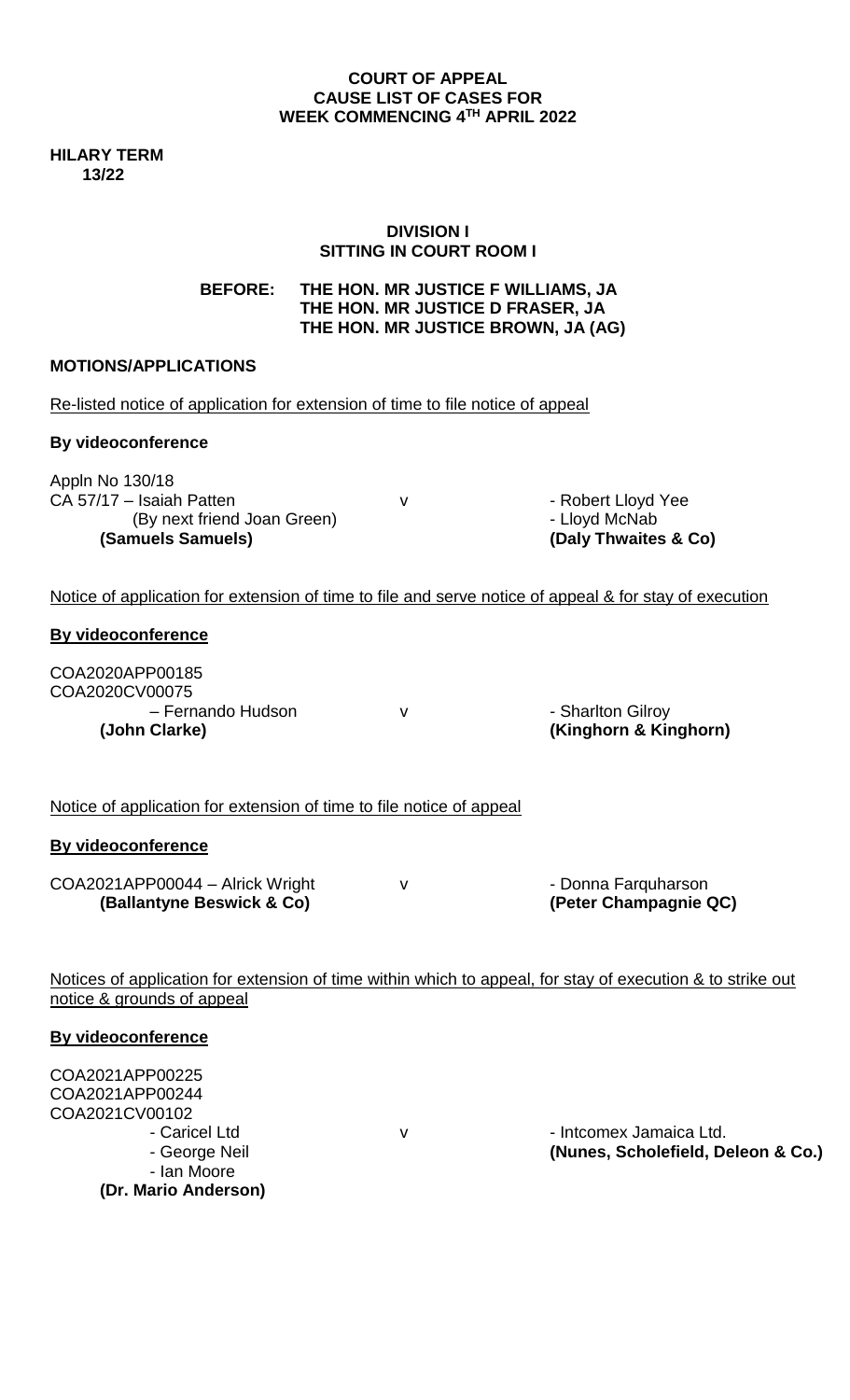| <b>By videoconference</b>                                                                                                             |              |                                                                                                                           |
|---------------------------------------------------------------------------------------------------------------------------------------|--------------|---------------------------------------------------------------------------------------------------------------------------|
| COA2021APP<br>CA 67/18 - Carol Lawrence<br>(Representative party for Estate<br>Joseph Lawrence)<br>(Nunes, Scholefield, Deleon & Co.) | v            | - Andrea Lawrence Fletcher<br>(Representative party for the<br><b>Estate of Gertrude Lawrence)</b><br>(Kent Gammon & Co.) |
| Amended notice of application for leave to appeal                                                                                     |              |                                                                                                                           |
| <b>By videoconference</b>                                                                                                             |              |                                                                                                                           |
| COA2021APP00119 - Winston Coley<br>- Pam Coley<br>(Nigel Jones & Co.)                                                                 | v            | - Roy Tyrell<br>(Frater, Ennis & Gordon)                                                                                  |
| Notice of application for permission to appeal & stay of execution                                                                    |              |                                                                                                                           |
| <b>By videoconference</b>                                                                                                             |              |                                                                                                                           |
| COA2022APP00059 - Benbecula Ltd.<br>- Malcolm Gordon<br>(Grant, Stewart, Phillips & Co.)                                              | ۷            | - Palm Beach Runaway Bay Ltd.<br>(Hylton Powell)                                                                          |
| Notice of application to strike out appeal for want of prosecution                                                                    |              |                                                                                                                           |
| <b>By videoconference</b>                                                                                                             |              |                                                                                                                           |
| COA2021APP00146<br>CA 15/17 - CVM Television Ltd.<br>(Hart, Muirhead, Fatta)                                                          | $\mathsf{V}$ | - Television Jamaica Ltd.<br>(Henlin, Gibson, Henlin)                                                                     |
| Further amended notice of application for extension of time to file notice & grounds of appeal                                        |              |                                                                                                                           |

COA2021APP00122 COA2021CV00060 – Assets Recovery Agency v

Notice of application for leave to appeal & for stay of execution

- Milton Vernol McLarty

- Donique Stacy-Ann Muir

- Dwight Anthony Walker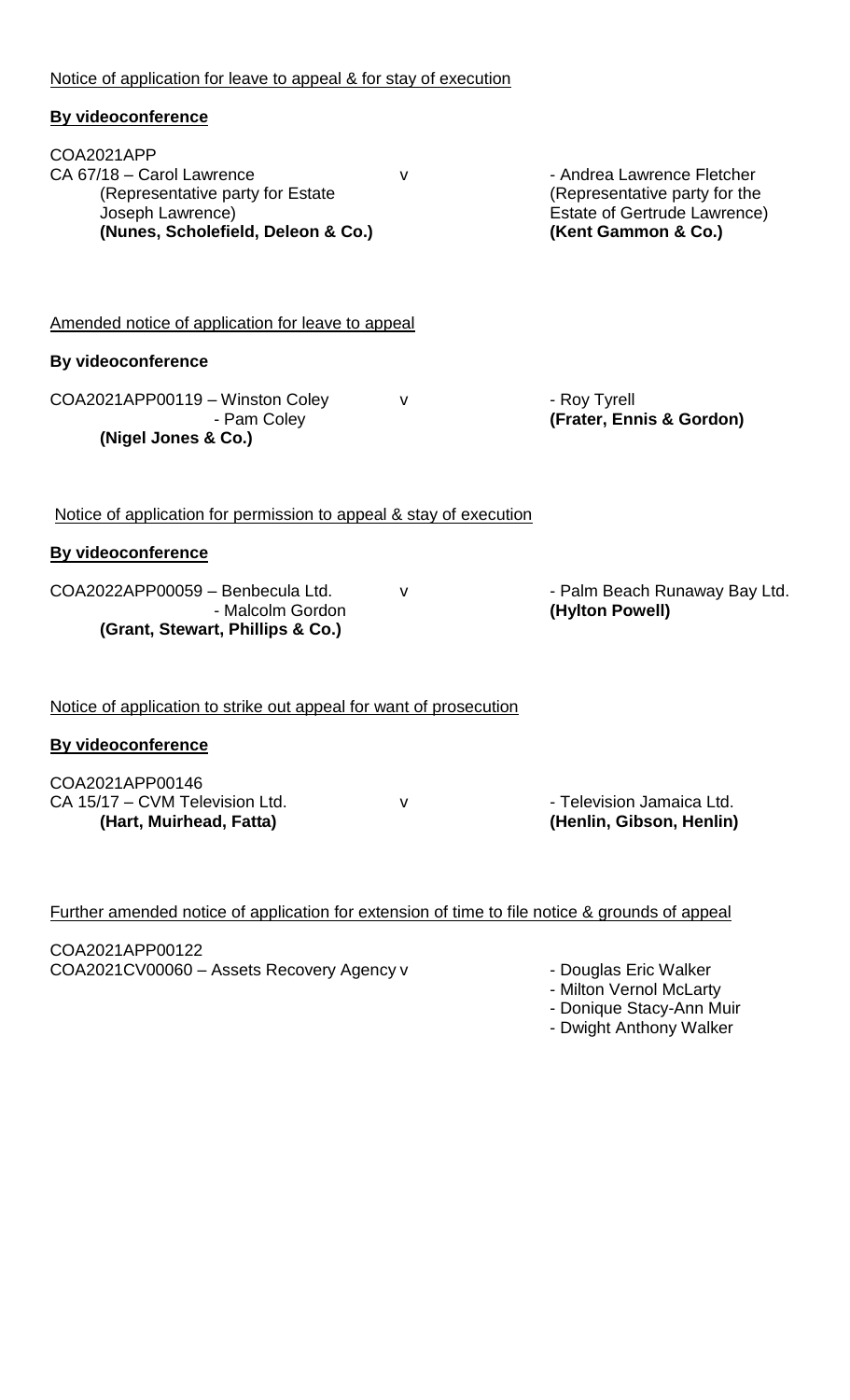# **DIVISION II SITTING IN COURT ROOM II**

# **BEFORE: THE HON. MISS JUSTICE P WILLIAMS, JA THE HON. MRS JUSTICE HARRIS, JA THE HON. MISS JUSTICE SIMMONS, JA**

# **MOTIONS/APPLICATIONS**

| Notice of application to strike out appellants notice of appeal                                                             |              |                                                                                                     |  |  |
|-----------------------------------------------------------------------------------------------------------------------------|--------------|-----------------------------------------------------------------------------------------------------|--|--|
| <b>By videoconference</b>                                                                                                   |              |                                                                                                     |  |  |
| COA2020APP00069<br>CA 47/14 - The Attorney General of Ja<br>- The Commissioner of Custom<br>(Director of State Proceedings) | $\mathsf{v}$ | - Radcliffe Taylor<br>(Nigel Jones & Co.)                                                           |  |  |
| Notice of application for permission to appeal                                                                              |              |                                                                                                     |  |  |
| <b>By videoconference</b>                                                                                                   |              |                                                                                                     |  |  |
| COA2021CV00107<br>COA2021APP00236 - Peter Walters<br>- Ricardo Davidson<br>- Earl Harris<br>- Latisha Salmon<br>(HRC Law)   | $\mathsf{V}$ | - ALC Jamaica Ltd.<br>(Hart Muirhead Fatta)                                                         |  |  |
| <b>SUPREME COURT CRIMINAL</b>                                                                                               |              |                                                                                                     |  |  |
| Application for leave to appeal                                                                                             |              |                                                                                                     |  |  |
| <b>By videoconference</b>                                                                                                   |              |                                                                                                     |  |  |
| COA2019CR00014<br>- Kemar James<br>(Dalton Reid)                                                                            | $\mathsf{v}$ | - Murder                                                                                            |  |  |
| <b>SUPREME COURT CIVIL APPEALS</b>                                                                                          |              |                                                                                                     |  |  |
| By videoconference                                                                                                          |              |                                                                                                     |  |  |
| COA2021CV00036<br>- Raldo Henry<br>- Erold Henry<br>(Townsend, Whyte & Porter)                                              | $\mathsf{V}$ | - Winsome Patricia Carty Edwards<br>- Janielle Edwards<br>- Jason Gilpin<br>(Archer Cummings & Co.) |  |  |
| Procedural appeal for consideration on paper                                                                                |              |                                                                                                     |  |  |
| COA2021CV00063 - Christopher Dunkley<br>(Phillipson Partners)                                                               | v            | - Guardian Life Ltd.<br>(Hylton Powell)                                                             |  |  |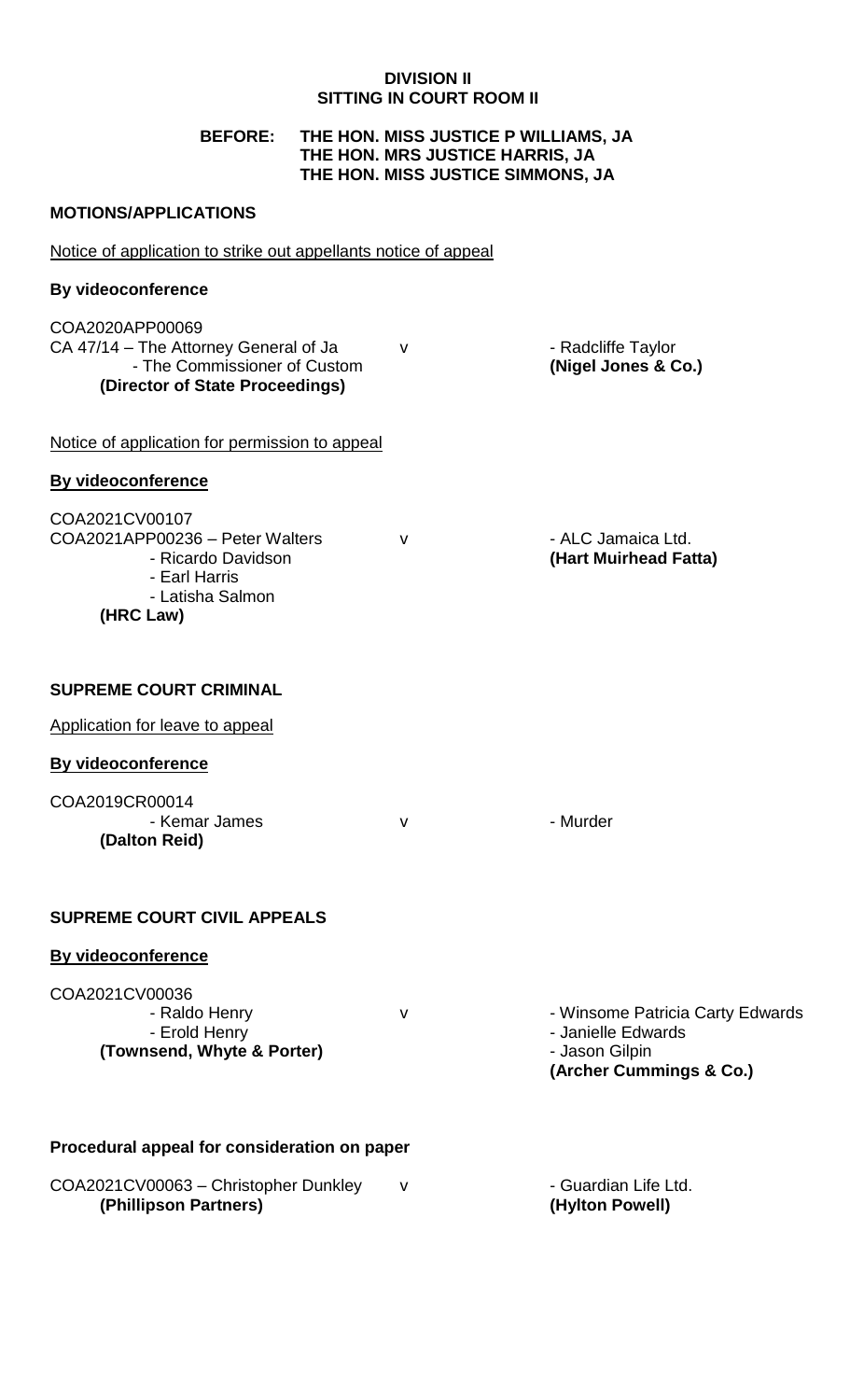| Procedural appeal for consideration on paper                                                                                                                                                                                                                                                        |              |                                                                                                           |  |  |  |
|-----------------------------------------------------------------------------------------------------------------------------------------------------------------------------------------------------------------------------------------------------------------------------------------------------|--------------|-----------------------------------------------------------------------------------------------------------|--|--|--|
| COA2021CV00115 - Mattino Limited<br>(Charles E Piper & Associates)                                                                                                                                                                                                                                  | $\mathsf{V}$ | - Jodi Barrow<br>(DunnCox)<br>- Leiza Munn-Blakely<br>(Tavares Finson Adams)                              |  |  |  |
| <b>PARISH COURT CRIMINAL APPEAL</b>                                                                                                                                                                                                                                                                 |              |                                                                                                           |  |  |  |
| <b>By videoconference</b>                                                                                                                                                                                                                                                                           |              |                                                                                                           |  |  |  |
| COA2021PCCR00005<br>- Seymour Cole<br>(Kemar Robinson)                                                                                                                                                                                                                                              | v R          | - Indecent assault                                                                                        |  |  |  |
| BEFORE THE HONOURABLE MISS JUSTICE STRAW, JA ON MONDAY 4TH APRIL 2022.                                                                                                                                                                                                                              |              |                                                                                                           |  |  |  |
| Further case management conference                                                                                                                                                                                                                                                                  |              |                                                                                                           |  |  |  |
| 2:00 PM - By teleconference                                                                                                                                                                                                                                                                         |              |                                                                                                           |  |  |  |
| SCCA 1/04 - Beverley Hills Citizens Association v<br><b>Benevolent Society</b><br>- Neville Blythe<br>- Pauline Bowla<br>- Lucien Rattray<br>- James Chisholm<br>- Salome Morrison<br>- Dr. Tony Jackson<br>- Carol Constantine Hinds<br>- Leopold Fong-Yee<br>- Earl Reid<br>(Rose Bennett-Cooper) |              | - Selective Homes Developments Ltd<br>(Nadine Lawson)                                                     |  |  |  |
| BEFORE THE HONOURABLE MRS JUSTICE G FRASER, JA (AG) ON MONDAY 4TH APRIL 2022.                                                                                                                                                                                                                       |              |                                                                                                           |  |  |  |
| Further case management conference                                                                                                                                                                                                                                                                  |              |                                                                                                           |  |  |  |
| 2:00 PM - By teleconference                                                                                                                                                                                                                                                                         |              |                                                                                                           |  |  |  |
| SCCA 122/05 - Anthony E Shoucair<br>- Marianne Hugette-Shoucair<br>(Myers, Fletcher & Gordon)                                                                                                                                                                                                       | v            | - American Home Assurance Co.<br>- American International Under<br>Writers (Jamaica) Limited<br>(DunnCox) |  |  |  |
| <b>CHAMBERS</b>                                                                                                                                                                                                                                                                                     |              |                                                                                                           |  |  |  |
| BEFORE THE HONOURABLE MR JUSTICE D FRASER, JA ON TUESDAY 5TH APRIL 2022.                                                                                                                                                                                                                            |              |                                                                                                           |  |  |  |
| <b>Case management conference</b>                                                                                                                                                                                                                                                                   |              |                                                                                                           |  |  |  |

# **2:00 PM – By teleconference**

MA 2/17 – Gregory Lopez v - General Legal Council

**(Zara Lewis) (Myers, Fletcher & Gordon)**